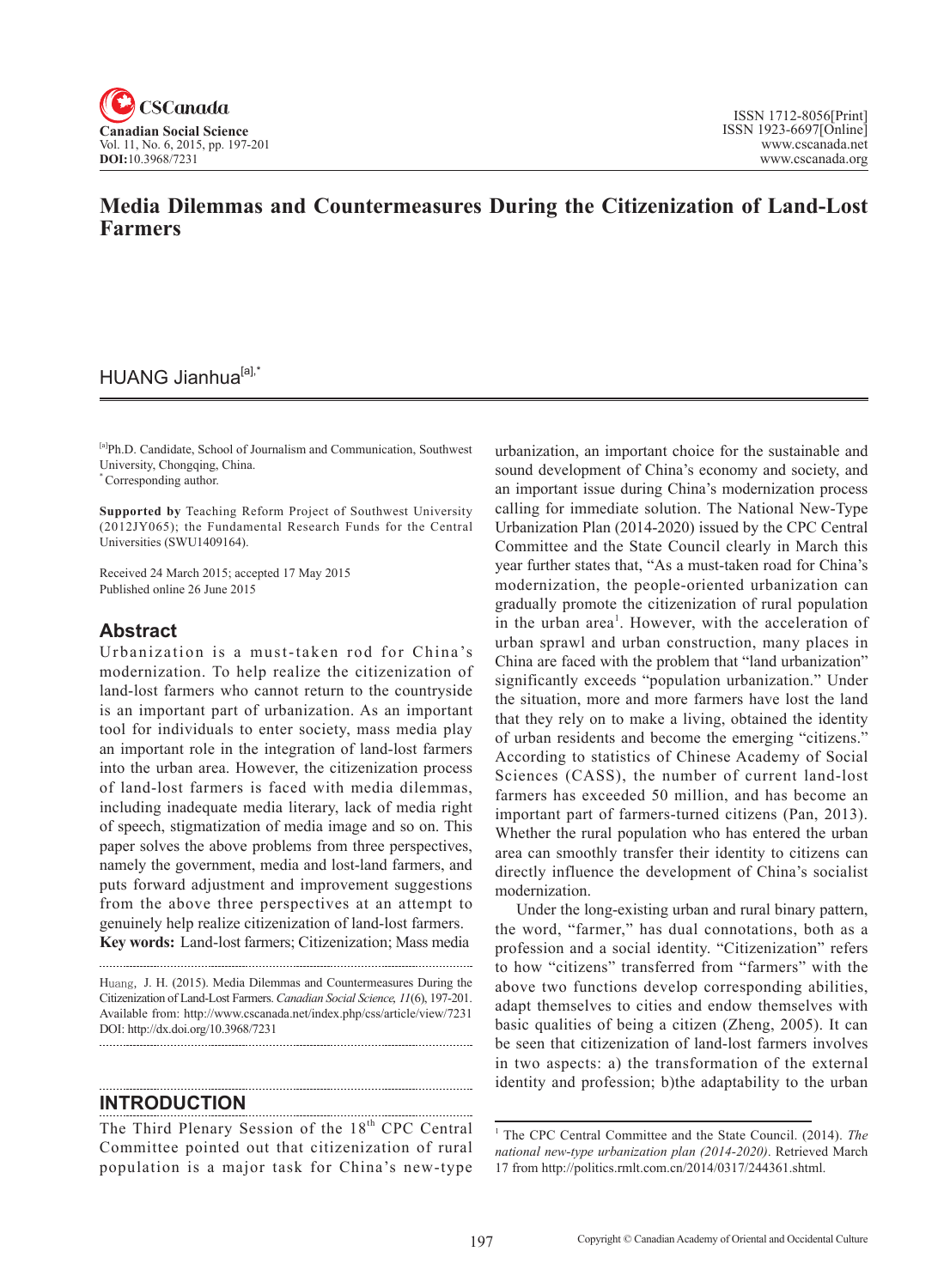life and the identification with the urban life in terms of cultural connotations, values and thinking styles through the acceptance of cities and their own integration. Its essence is a continuous socialization and modernization process of land-lost farmers in the new urban community environment.

#### **1. CITIZENIZATION OF LAND-LOST FARMERS: A SOCIAL ISSUE CALLING FOR IMPERATIVE STUDY**  -------------------------------------

During the modernization process of Western countries, farmers were forced to give up or gave up land on their own. They entered the urban area and became an important driving force for the fast rotation of capitalism wheels. During the process, citizenization of lost-land farmers underwent a long and painful transformation. The foreign studies of citizenization of land-lost farmers have been mainly conducted from the following perspectives. First, from the perspective of adaptability to the urban area, Thomas and Florian Witold Znaniecki (2000) studied the process how Poland farmers leave their own country and immigrated to America, gradually turning themselves into modern citizens and industrial workers under the local social and cultural influence. Second, from the perspective of industrialization and urban development, Arthur Lewis (1989), a development economist and the winner of the Nobel Economic Prize, put forward the "dual-economic structure and model" targeted at the traditional non-agricultural population, village agricultural population and urban nonagricultural population; Northam (1975), an American urban geographer, put forward S-shaped theory of urban development process by analyzing the worldwide urbanization process. Third, from the perspective of globalization and modernity, Giddens (2000) studied the choice of diversified lifestyles among groups freed from traditions; Alex Inkelesand, Vorgan, et al. (1975) analyzed the transformation of humans during the modernization process. Fourth, from the perspective of citizenization, the transformation of land-lost farmers in Western countries is decided by the social and historical factors in the various countries. The transformation model varies in different countries, such as the compulsive non-agriculturalization model represented by British "Enclosure Movement," the non-agriculturization transfer model featuring free migration represented by the American market, the non-agriculturaization model featuring the combination of the "leap-frog transformation" and the "villages' non-agriculturalization transformation" represented by Japan, etc..

China is a late-starter in terms of research into citizenization of land-lost farmers. In recent years, scholars from different fields, including Sociology, Politics and Management, have studied the hotlydebated issue. For example, Chen (2005) analyzed the psychology and behaviors of land-lost farmers from the social psychological perspective, and the leading role of the government during the resocialization of landlost farmers; Chen (2007), Qin (2002), Yao (2008), Lu (2003) and so on analyzed the issue from the perspective of land system and settlement of land-lost farmers; Lu (2007), Zhao (2007), Li (2005) and so on studied from the perspective of the social security system for landlost farmers; Zhang et al. (2006). discussed the identity of land-lost farmers; Wang (2010), Zhang et al. (2006). discussed the integration and adaptability of land-lost farmers to the urban area based on the core concepts of "social exclusive," "social conflicts" and "marginalization theories."

However, statistics showed that the citizenization of land-lost farmers is less discussed from the perspective Journalism and Communication. In the above two fields, the issue is mainly conducted from the following aspects: a) about the analysis of land-lost farmers' media cognition, such as the exploration of land-lost farmers' media cognition by Ding Linghua (2012) based on the investigation of the Pearl River Delta; b) about the media literary of land-lost farmers during the urbanization process: such as the discussion of land-lost farmers' media literacy by Wang Jing, Liu Weichun et al. (2012); c) about the analysis of media reports about land-lost farmers, such as the theoretical analysis of news reports about land-lost farmers from the perspective of media by Feng (2009). However, generally speaking, the research findings of the issue are seriously out of line with the role of mass media in social life.

#### **2. IMPORTANT ROLE OF MEDIA IN CIZITENIZATION PROCESS OF LAND-LOST FARMERS**

Lerne thought that mass media cannot only stimulate people's empathy, but also serve as a "magic magnifier," greatly enriching the modern factors. Alex Inkeles also gave a typical exposition on the influence of mass media's popularity and development on humans' modernity. At present, TV, radio stations, newspapers, network and other media have covered people's social life in an allweather, all-dimensional and multi-layer way. In the new living space, the land-lost farmers must suffer a heavy blow. During the urbanization process, the penetration and influence of mass media have an unshirkable responsibility for the citizenization of land-lost farmers.

#### **2.1 Improvement of Land-Lost Farmers' Sense of Identity**

Mass media serve as an environmental monitoring radar and cultural transmitter, which can provide all-around information services for land-lost farmers; expose them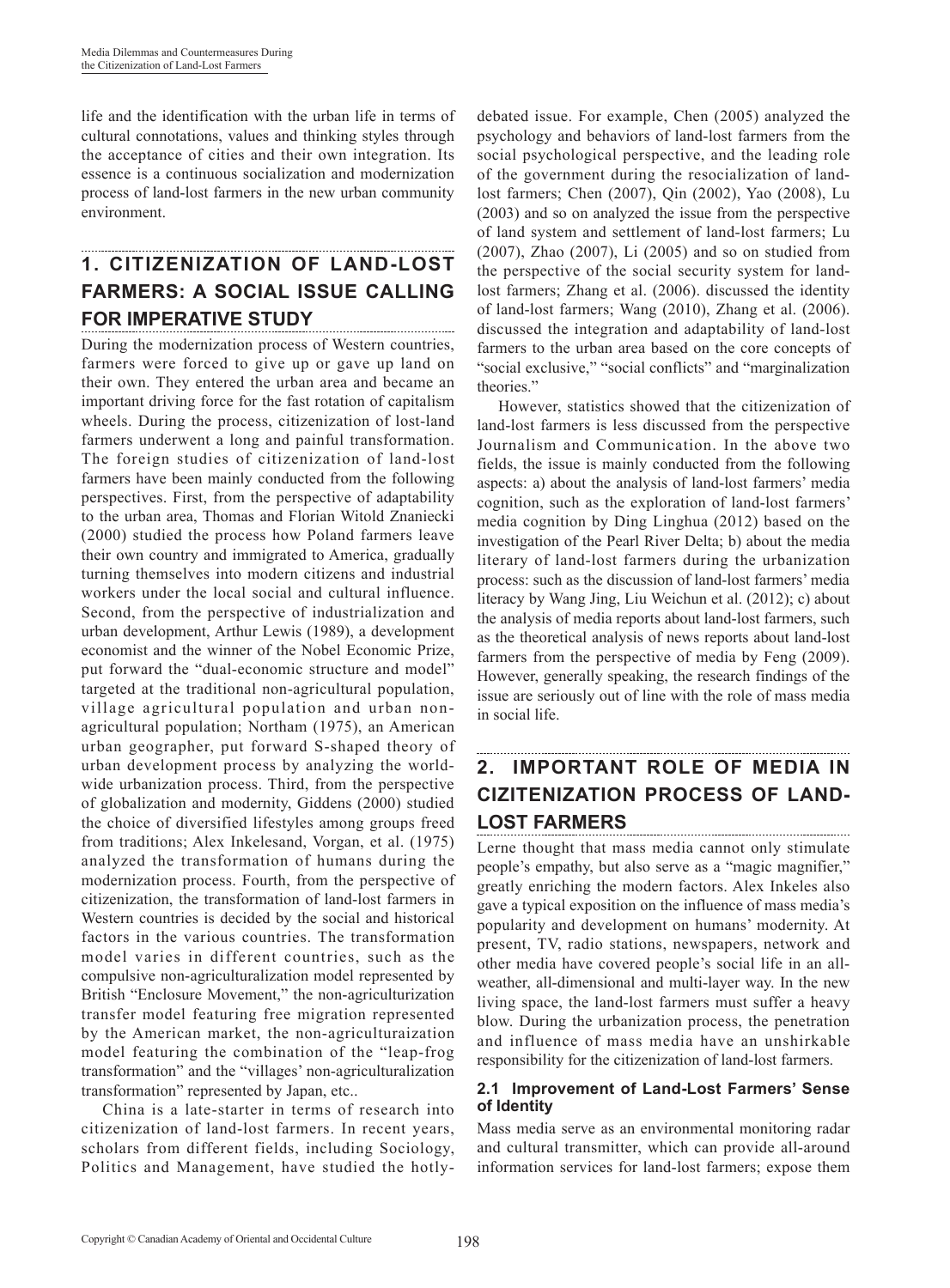to a systematic, timely and comprehensive understanding of national systems and policies, cultural trends and connotations; acquire new knowledge and information to boost personal development, and improve their social adaptability and obtain more personal rights. More importantly, mass media can enhance their sense of identity and belonging, and social identification during the citizenization process.

#### **2.2 Guarantee of Land-Lost Farmers' Appeal to Interests**

Mass media can not only provide rich information for land-lost farmers' citizenization, but act as a feedback mechanism, which can help land-lost farmers express their desires and wishes. Through information feedback investigation, BBS, phone calls and emails, mass media provide an effective feedback channel for audiences. By reporting the genuine information to media, land-lost farmers can get their problems effectively solved, thus better integrating themselves into the urban social life.

#### 2.3 Promotion of Land-Lost Farmers' **Resocialization**

During the urbanization process, the individual socialization channels for target population are integrated into the mass media's communication space to finish social indoctrination and individual internalization. After entering the urban area, land-lost farmers transfer their communication channel from the traditional interpersonal communication to mass media. The information provided by mass media has constituted an important part of people's life, influencing social value orientation and social code of conduct, and imposing a profound and extensive influence on land-lost farmers' resocialization.

# **3. MEDIA DILEMMAS FACING LAND-LOST FARMERS DURING THE CITIZENIZATION PROCESS**

It is not hard to find that there are still many problems existing in China's mass media, which play a positive role in promoting citizenization of land-lost farmers. In nature, media should act as a "lubricant" and "communication bridge." However, during the citizenization process of China's land-lost farmers, China's mass media fail to play their part in the following aspects.

#### **3.1 Aggravation of Land-Lost Farmers' Media Self-Marginalization**

Most of the new urban residents from the rural area passively change their identity, so they still maintain most of the original lifestyle and lack the initiative to integrate themselves into the urban life. Besides, restricted by the education background and cultural level, they do not have so many channels to obtain information. Traditional information channels are their major choices.

As a result, they have no access to new media and new information, let alone participate in media interaction. Some young people having received some education have mixed feelings about media. They are suspicious of the information provided by mass media, but have no other accesses to information. Consequently, network becomes a place for their emotional relief and entertainment. It is hard for them to express their ideas through media. Consequently, the traditional citizen stratum will hardly recognize the identity of these new citizens. Under the impact of the information dissemination revolutionary tide, the knowledge gap and the communication gap are widening among land-lost farmers. During the citizenization process, land-lost farmers' media selfmarginalization is aggravating. The media qualities of land-lost farmers are obviously lagging behind the improvement of their material compensation and the transformation of the identity and position.

#### **3.2 Lack of Land-Lost Farmers' Media Right of Speech**

Right of speech is an important right of citizens and the basic guarantee for the other rights. It influences not only social ideology, but also political and economic interests of communication subjects. One's share of the right of speech decides one's social status. With the acceleration of media convergence and the rapid development of the media industry, mass media have become more and more subdivided, refined and professionalized, giving rise to travel channels, auto channels, fashion programs, computer magazines and journals, etc. However, there are few channels or special journals for land-lost farmers. Though some local governments have launched some websites targeted at land-lost farmers, these websites hold less attraction to land-lost farmers. The lack of the channels for land-lost farmers to express their interests reflects their vulnerable communication position, and the lack of their right of speech in the current social structure. The essence reflects the imbalanced game mechanism of social rights and interests.

#### **3.3 Stigmatization of Land-Lost Farmers' Media Image**

The major target audiences of mass media are urban citizens. In order to cater to these major audiences, media become a stereotyped builder. The agenda setting function of media is reflected as its selective and tendentious information transmitted to audiences. During the information transmission process, land-lost farmers' media image is often stigmatized. On the one hand, some media are deviated from the social factors and shape land-lost farmers into the image of the vulnerable and victims, who suffer forced demolition, displacement and lack of guarantee. Reports of the kind often lack in-depth investigation and authenticity. Their sensational nature can easily impose a negative influence on the psychology of land-lost farmers and the vulnerable group, intensify the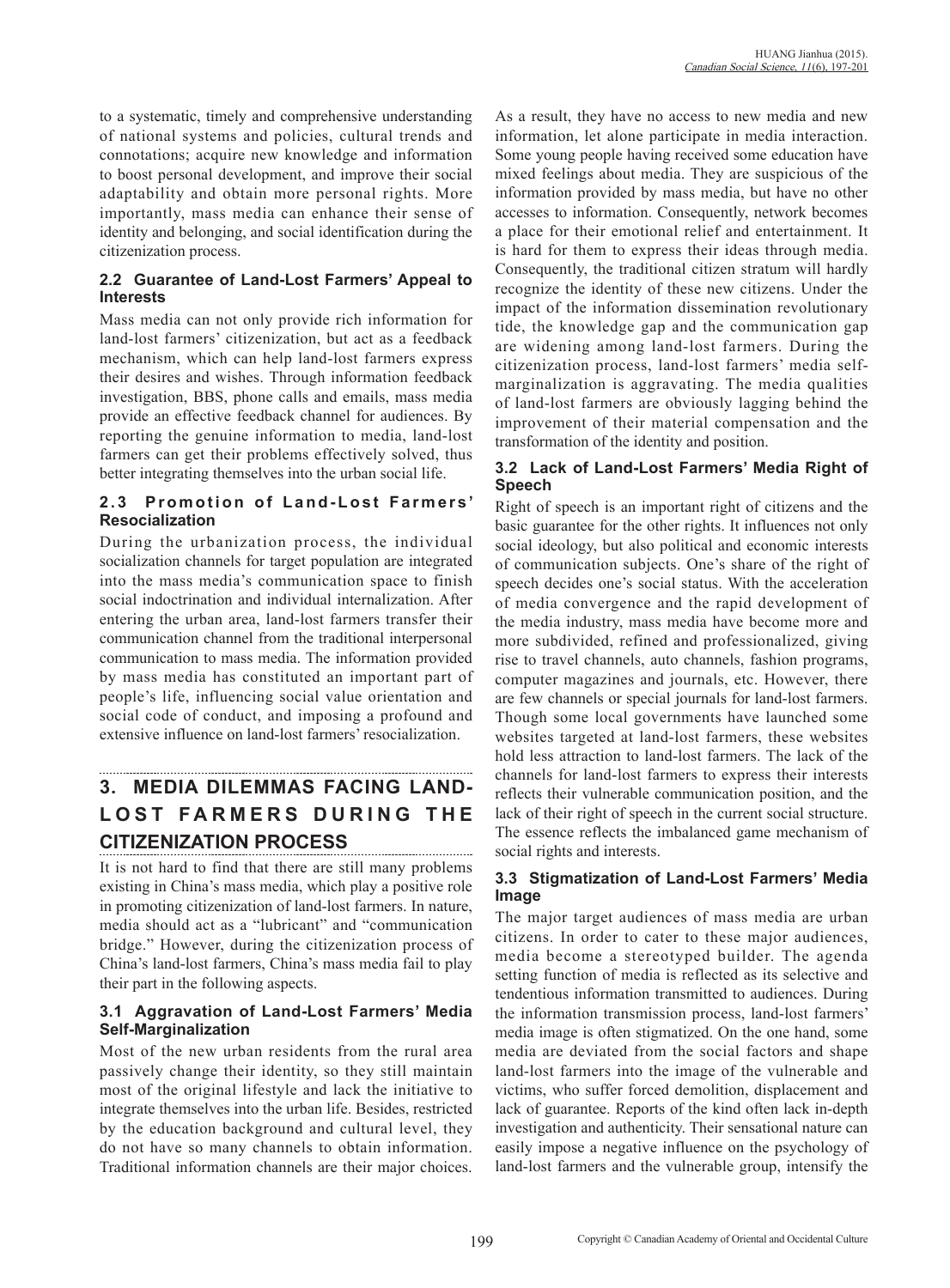social conflicts and widen the psychological gap of landlost farmers during the citizenization process. On the other hand, some radical media even shape land-lost farmers into an image of negative actions, including violent cases, collective siege of the government and smashing and other sabotage behaviors; lacking social skills, adaptability to social development and an enriched spiritual life. Reports of the kind show the media's discrimination and prejudices against land-lost farmers. They might easily create a negative and dull image of land-lost farmers among the public, and further aggravate the estrangement between urban residents and land-lost farmers.

# **4 . M E D I A C O U N T E R M E A S U R E S DURING THE CITIZENIZATION PROCESS OF LAND-LOST FARMERS**

#### **4.1 To Give Full Play to the Positive Role of Governments of Various Levels**

During the citizenization process of land-lost farmers, governments of all levels have unshirkable responsibilities. First, they can deepen the market institutional reform, promote the media restructuring, enhance the institutional and policy regulation and control while encouraging market-oriented development; break through the vague relationship between media property right and rights and liabilities ownership, solve the conflicts between government regulation and market driving and the internal conflicts in terms of political ideology and ensure the media right of speech among the vulnerable group. Second, governments at all levels should provide the legal guarantee and policy platform for land-lost farmers to express their interests and exercise their right of speech. In this way, land-lost farmers will have the wish to pour out their feelings, channels to express their ideas and legal tools to safeguard their right of speech. Besides, the government portal websites, such as "administration publicity" and "interaction and exchange," can be launched. Internet and the other new media transmission channels should be utilized to provide land-lost farmers with the information related party's and government's policies, guidelines, etc. Governments of all levels should encourage land-lost farmers to exercise their right of speech, to be informed and to participate through policy support; actively listen to public opinions, adopt public's valid suggestions and realize orderly political participation in real sense and establish the mutual communication trust between them and land-lost governments. At last, governments should establish the training mechanism to improve land-lost farmers' media qualities; enhance the media exposure, cognition and comprehension of media through various channels and dimensions; vigorously narrow the knowledge and information gap between landlost owners and urban citizens; enhance land-lost farmers'

media awareness and improve their ability to correctly employ media. The new media techniques should be popularized among the younger generation; the orderly re-education should be conducted among the middle-aged and the old. Moreover, opportunities should be created for them to air their own interests and media willingness. In this way, land-lost farmers can be effectively integrated into the urban life and achieve citizenization.

#### **4.2 To Endow Mass Media With Important Missions**

It is a long way to go to genuinely integrate land-lost farmers, who are accustomed to traditional economy and social norms, into the urban life. Mass media can influence the modernization and socialization process. Only when more attention is paid to land-lost farmers' life and the transformation of their stereotyped communication style and perspective can they effectively be integrated into the urban life. First, an interaction platform should be built to enhance land-lost farmers' right of speech. The primary goal of media is to improve land-lost farmers' lack of media right of speech. In real life, land-lost farmers are extremely sensitive to compensation for land acquisition, housing demolition, employment, settlement and other issues closely related to their immediate interests. A little bit of fairness can arouse their imbalanced psychology and trust crisis. Mass media should grant certain social space for land-lost farmers at opportune time, and set up channels, forums or columns targeted at land-lost farmers to enable them to air their opinions through media, and realize the exchange of opinions among governments, society and land-lost farmers. In this way, a rational social consensus can be formed to promote social stability and harmony. Second, mass media should reshape their positive image and promote land-lost farmers' recognition of their identity. Mass media play an important role in coordinating the relationship among relevant government departments, land-lost farmers and original urban citizens. The image of land-lost farmers shaped by media and concerns of land-lost farmers' concerns reflected by media influences social groups' recognition of land-lost farmers, and how land-lost farmers look at themselves. Therefore, on the one hand, mass media should give full play to their positive role instead of shaping landlost farmers into the image as a negative object; enhance land-lost farmers' perception of their own role, social recognition and identification; transfer their negative emotions and promote citizenization process. On the other hand, mass media should give a positive publicity of land-lost farmers, emphasizing their diligence, honesty, simplicity, braveness and other traditional virtues and their contributions to urban development. In this way, the traditional media discrimination against land-lost farmers can be eliminated and the stereotyped image of landlost farmers can be improved, thus promoting the mutual understanding, trust and respect between the original